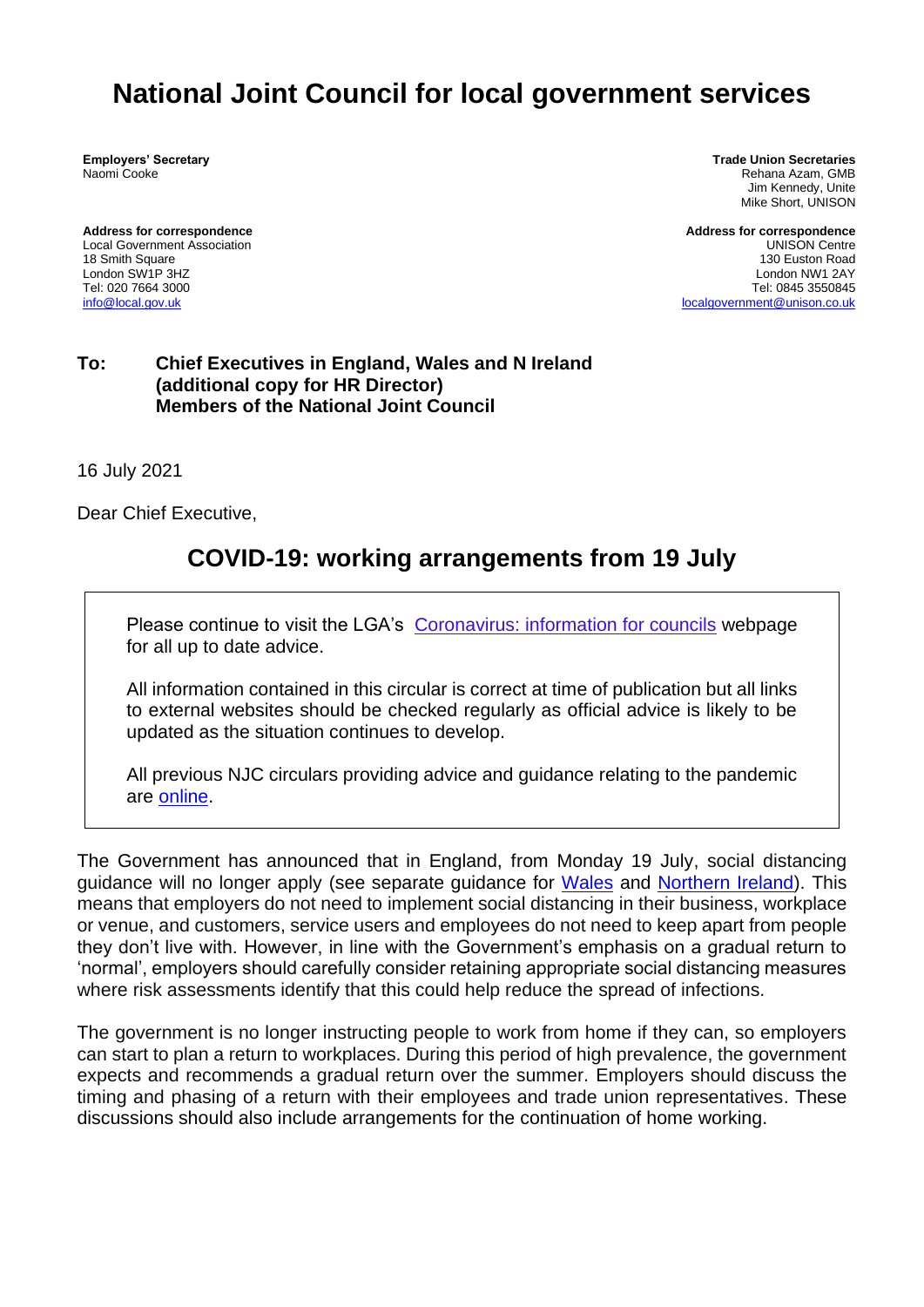Employers must continue to follow statutory [health and safety requirements,](https://www.hse.gov.uk/coronavirus/roadmap-further-guidance.htm) conduct a risk assessment, and take reasonable steps to manage risks in their workplace.

Before any changes to COVID-19 control measures are implemented, risk assessments which are associated with the hazard of COVID-19 transmission should be reviewed. This needs to be undertaken in consultation with union representatives, especially where the change to the Government's guidelines and legislation removes or modifies COVID-19 controls.

#### **[Clinically Extremely Vulnerable \(CEV\)](https://www.gov.uk/government/publications/guidance-on-shielding-and-protecting-extremely-vulnerable-persons-from-covid-19/19-july-guidance-on-protecting-people-who-are-clinically-extremely-vulnerable-from-covid-19#contents)**

From 19 July, social distancing measures will be ended in the workplace and the government will no longer instruct people to work from home. However, CEV people are at higher risk of severe illness from COVID-19 so they may wish to think particularly carefully about taking precautions when meeting others they do not usually meet with in order to reduce the risk of catching or spreading COVID-19.

CEV employees should be offered individual risk assessments and their requests to continue working from home should be properly considered and granted unless there are compelling reasons not to do so. Consideration should be given to requests from employees to be based at a site other than their usual workplace.

Employers have a [legal responsibility to protect their employees and others from risks to their](https://www.hse.gov.uk/coronavirus/working-safely/protect-people.htm)  [health and safety.](https://www.hse.gov.uk/coronavirus/working-safely/protect-people.htm) Employers should be able to explain to employees the measures they have in place to keep them safe at work. Some employers may request employees to undertake regular testing for COVID-19 to identify people who are asymptomatic. While we encourage this, it should be noted this is a voluntary process.

The government advises that employers should carry out a risk assessment of the workplace in line with [HSE guidance](https://www.hse.gov.uk/coronavirus/working-safely/risk-assessment.htm) and other relevant guidance for the setting, and consult with employees or trade unions and then share the results of the risk assessment with employees through their website. Separate workplaces should be risk assessed accordingly, eg. offices, vehicles, depots, call centres, schools etc each of which may present their own particular challenges and may require specific COVID-related risks to be addressed.

Employers may wish to refer to the [guidance produced by NHS Employers](https://www.nhsemployers.org/covid19/health-safety-and-wellbeing/supporting-staff-health-and-safety/risk-assessments-for-staff) which sets out how to enhance existing risk assessments particularly for at-risk and vulnerable groups within the workforce. It includes workers returning to work, and existing employees who are potentially more at risk due to their race and ethnicity, age, weight, underlying health condition, disability, or pregnancy.

There will be circumstances in which outbreaks of COVID in specific geographic areas will require local restrictions that may include the reintroduction of shielding. Employers will need to follow local instructions and guidance as such instances occur.

If employees were previously in the shielded categories, it should be made clear what steps are being taken to protect them, for example discussing an option to reassign them to tasks where stringent social distancing guidelines can be followed if that cannot be assured in their normal role or allowing them to continue to work from home if possible.